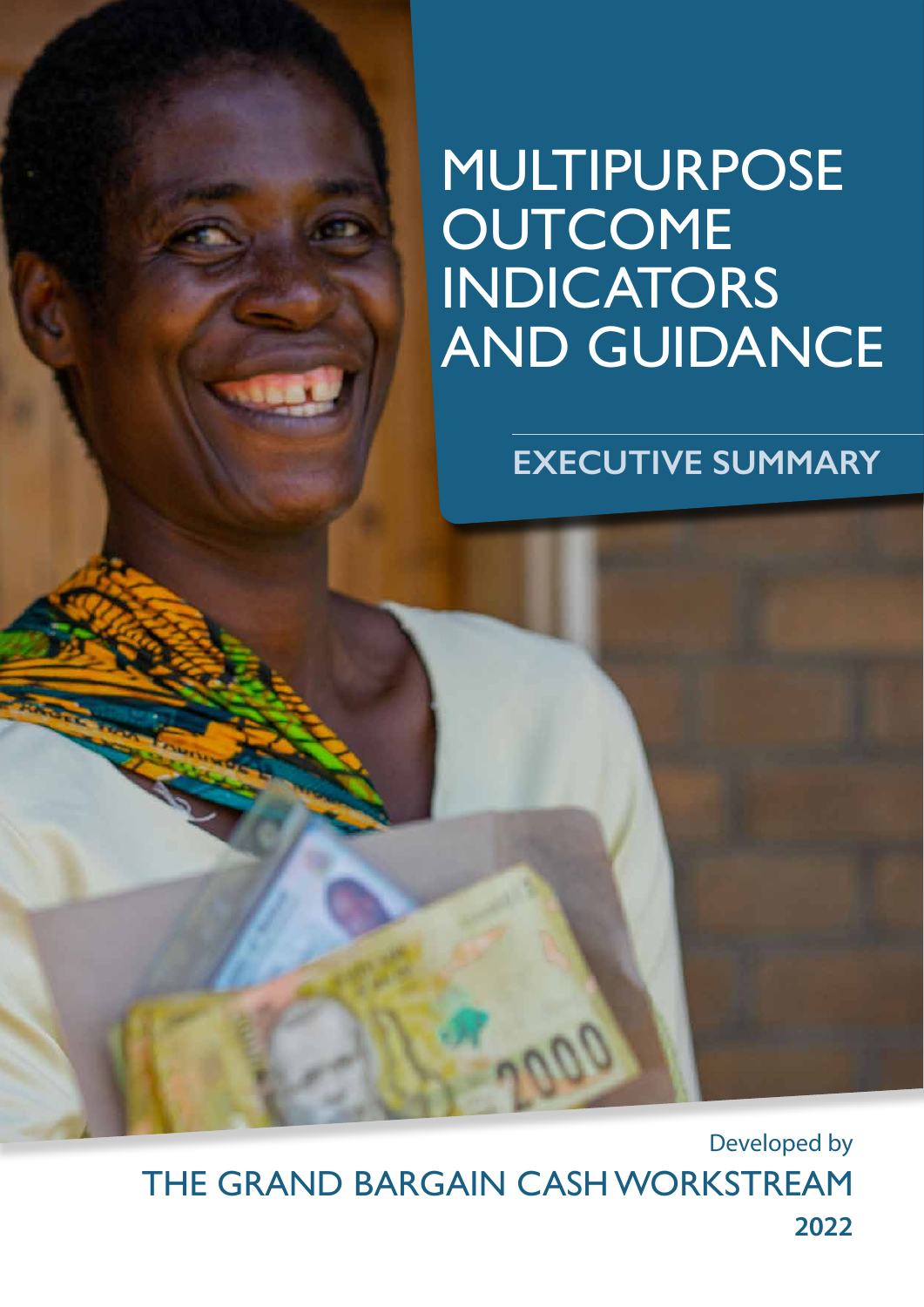### MULTIPURPOSE CASH

Multipurpose cash (MPC) is intended to enable people to meet their basic needs through local markets as they see fit. Outcomes of this type of assistance will vary, depending on the context, intervention design (e.g., transfer values, number of transfers) and each household's prioritized needs.

This document presents a **core set of indicators** that can serve as a limited menu from which donors and implementers can choose. The indicators focus on the household level outcomes to which MPC can most strongly contribute. Outcomes are defined as the main changes the implementing organization expects to see due to the provision of MPC. The indicators do not seek to capture all potential outcomes (positive or negative) of MPC.

MPC may often play a role as one component of a larger overall response, with the need for additional interventions (and corresponding outcome indicators) to completely meet Sphere standards.

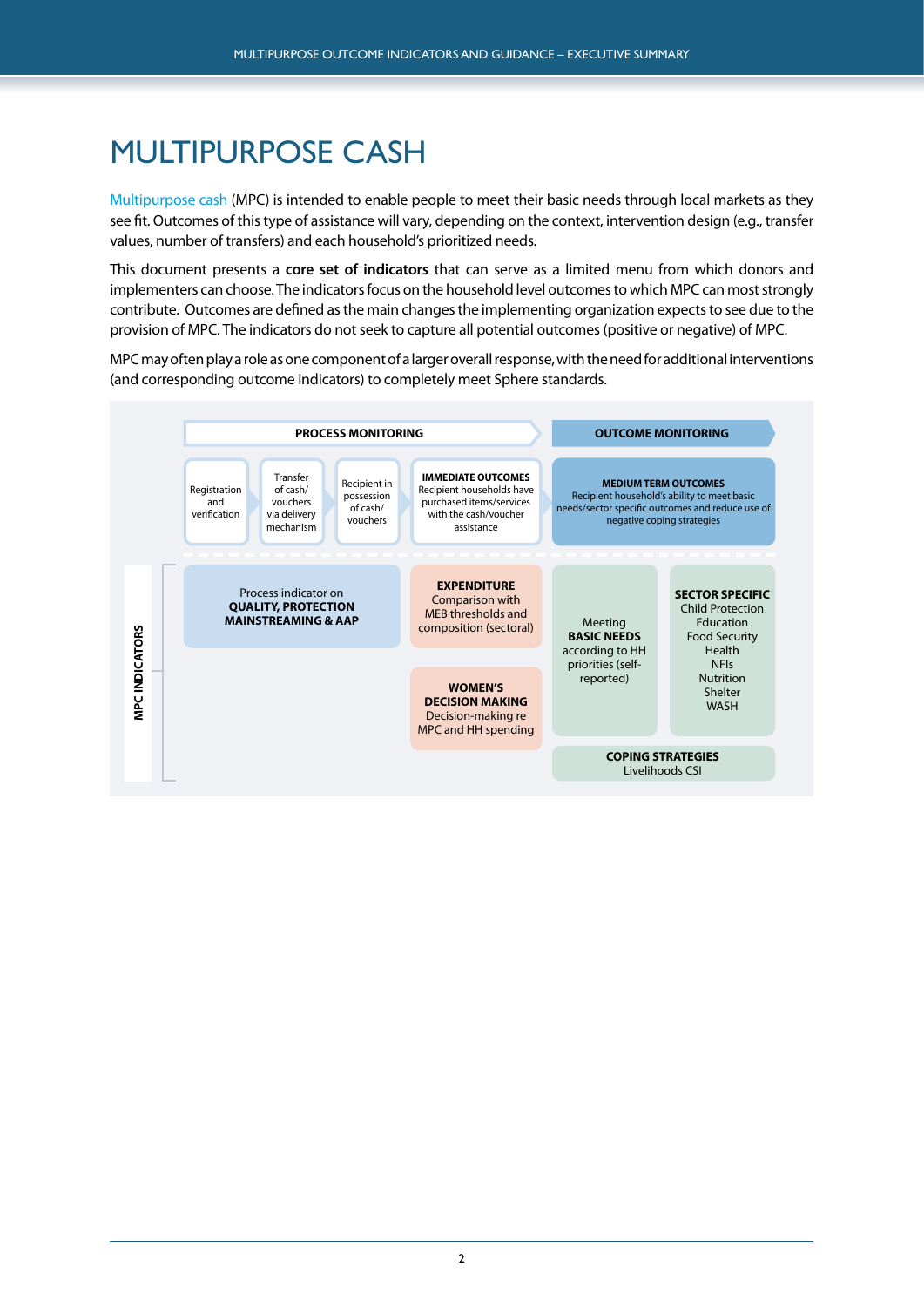#### MONITORING FRAMEWORK

The set of indicators are structured to align with the overarching CVA monitoring framework outlined in [CaLP's](https://www.calpnetwork.org/themes/monitoring-and-evaluation/) [CVA Monitoring Guidance](https://www.calpnetwork.org/themes/monitoring-and-evaluation/) to enable a logical flow and integration with other monitoring frameworks and tools.

#### WHAT DO THE INDICATORS MEASURE?

This set of indicators is **designed primarily to measure the outcomes of MPC interventions**, in both the immediate and medium term. A single (albeit multifaceted) critical process indicator relating to protection and accountability is included, but it is expected that agencies will use a broader range of additional process indicators.

#### WHEN SHOULD THEY BE USED?

These indicators should be used for monitoring recurrent MPC transfers during the assistance period. Practitioners and donors should decide which indicators are required based on the length of the program, recurrence of transfers, and anticipated outcomes. Interventions that might be classified as MPC can vary greatly and there is no standard approach. Transfer values, frequency, and duration of support are pivotal in terms of the outcomes that might be achieved. Ideally MPC transfer values will have been calculated based on gap analysis the difference between the Minimum Expenditure Basket (MEB) or equivalent and the real average of target households to determine the level of unmet, expenditure-based needs. In practice, other factors may influence transfer values and the extent to which they can cover unmet needs.

#### SELECTING AND COLLECTING INDICATORS

- The **selection of indicators should always be informed by the project design and objectives** (e.g., the outcomes it is anticipated MPC will significantly contribute to achieving).
- The field of monitoring and evaluating MPC is still evolving, so there is some value in providing **flexibility to see what works best and where**, recognising that the 'right' indicator(s) may vary by intervention, organisation, and context. Consideration should be given to how to select a **complementary combination of indicators** which can avoid duplications in data collection and increase monitoring effectiveness.
- The **sector specific indicators** were developed with the respective cluster cash working groups/task teams. They have been selected on the basis that they **reflect a limited number of sectoral outcomes to which MPC is likely to independently contribute under suitable programming conditions**, also recognizing that many sectoral outcomes could only be fully realized in combination with sector specific interventions (rather than through MPC alone). They are presented on the assumption that **practitioners will select the indicators which they determine are most appropriate to their MPC intervention**, without any specific recommendations on prioritisation or how many should be used.
- Please see full *MPC Outcome Indicators and Guidance*, and the **BHA Performance Indicator Reference Sheets (PIRS)**, available at [www.usaid.gov/humanitarian-assistance/partner-with-us/bha-emergency-guidelines](https://www.usaid.gov/humanitarian-assistance/partner-with-us/bha-emergency-guidelines), for more detailed guidance on how to collect, disaggregate, calculate and analyse data per indicator.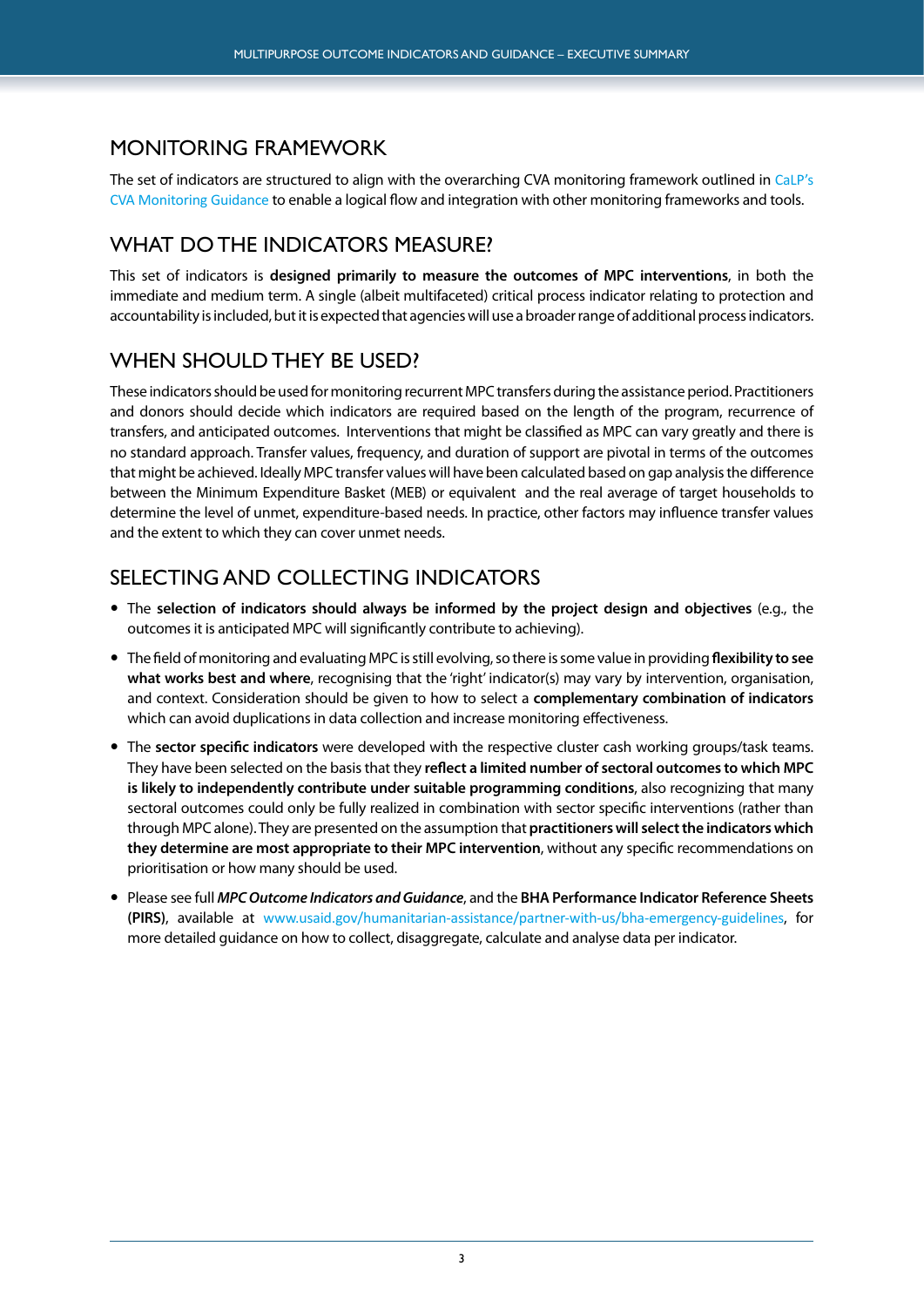## SUMMARY OF THE INDICATORS

The following is a summary of the indicators with brief descriptions and notes on use. If you are planning to apply these in practice, please consult the full *MPC Outcome Indicators and Guidance*.

| <b>Indicator</b><br><b>Type</b> | <b>Area/Sector</b>          | <b>Indicators</b>                                                                                                                                                                                                                                                                                                                                                                                                                                                                                                                                                                                                                                                                                                                                                                                                                                                                                               | <b>Notes on Use</b>                                                                                                                                                                                                                                                                                                                                                                                                                |
|---------------------------------|-----------------------------|-----------------------------------------------------------------------------------------------------------------------------------------------------------------------------------------------------------------------------------------------------------------------------------------------------------------------------------------------------------------------------------------------------------------------------------------------------------------------------------------------------------------------------------------------------------------------------------------------------------------------------------------------------------------------------------------------------------------------------------------------------------------------------------------------------------------------------------------------------------------------------------------------------------------|------------------------------------------------------------------------------------------------------------------------------------------------------------------------------------------------------------------------------------------------------------------------------------------------------------------------------------------------------------------------------------------------------------------------------------|
| Process                         | Protection<br>Mainstreaming | Percent of recipients (disaggregated by<br>sex, age, and disability) reporting that<br>humanitarian assistance is delivered in a safe,<br>accessible, accountable, and participatory<br>manner<br>• The indicator is calculated based on the<br>responses to eight required questions<br>covering the four elements of protection<br>mainstreaming (prioritize safety & dignity<br>and avoid causing harm, meaningful access,<br>accountability, participation)                                                                                                                                                                                                                                                                                                                                                                                                                                                 | • Protection mainstreaming<br>process indicator.<br>• Guidance from DG ECHO<br>on the methodology and<br>use of the indicator can be<br>found here                                                                                                                                                                                                                                                                                 |
| Immediate<br>Outcomes           | Expenditure                 | Total monthly expenditures by sector relative<br>to MEB sectoral components/amounts<br>• Enables examination of the distribution of<br>expenditure within and across households.<br>Can be used to assess the extent to which<br>actual expenditures align with MEB<br>components, and/or broken down by<br>sector or category for analysis and tracking<br>over time - e.g., percentage of household<br>expenditure on health, percentage of<br>household expenditure on shelter, percentage<br>of household expenditure on food, etc.<br>Percentage of households with total monthly<br>expenditure which exceeds the MEB<br>• Measured as a binary indicator showing if<br>a household's total monthly expenditure is<br>above or below the threshold of the MEB<br>value. If HH expenditure exceeds the MEB,<br>the indication is that they can meet their<br>basic needs. The indicator is essentially the | • Provides useful insights, but<br>relatively resource intensive<br>in terms of data collection,<br>with challenges on recall,<br>accuracy, etc.<br>Requires a valid MEB.<br>$\bullet$<br>• If selected, it's<br>recommended to use a full<br>expenditure module.<br>Further indicators can be<br>calculated from the same<br>data.<br>Should cover overall<br>household expenditure,<br>not only the use of the MPC<br>transfers. |
|                                 | Women's                     | economic capacity to meet essential needs<br>(ECMEN) indicator1.<br>Percentage of households where women are                                                                                                                                                                                                                                                                                                                                                                                                                                                                                                                                                                                                                                                                                                                                                                                                    | It's recommended to collect                                                                                                                                                                                                                                                                                                                                                                                                        |
|                                 | <b>Decision Making</b>      | involved in decision making on the use of cash<br>transfers<br>Used to better understand how decision-<br>making on the use of cash transfers is<br>determined at household level, and the extent<br>to which there is (or isn't) a change in women's<br>decision-making                                                                                                                                                                                                                                                                                                                                                                                                                                                                                                                                                                                                                                        | both indicators together for<br>a more meaningful analysis.<br>These indicators should not<br>be applied with women<br>headed households (where<br>women will be decision-<br>makers by default)                                                                                                                                                                                                                                   |
|                                 |                             | Frequency with which women are involved in<br>decision making on the use of cash transfers<br>• There is also an optional follow up<br>question exploring the types of household<br>expenditures women have a decision-making<br>role in                                                                                                                                                                                                                                                                                                                                                                                                                                                                                                                                                                                                                                                                        |                                                                                                                                                                                                                                                                                                                                                                                                                                    |

<sup>&</sup>lt;sup>1</sup> See p.15 of WFP's [Essential Needs Assessment Guidance Note](https://docs.wfp.org/api/documents/WFP-0000074197/download/?_ga=2.162763768.599709074.1629986064-12876208.1617832239) December 2020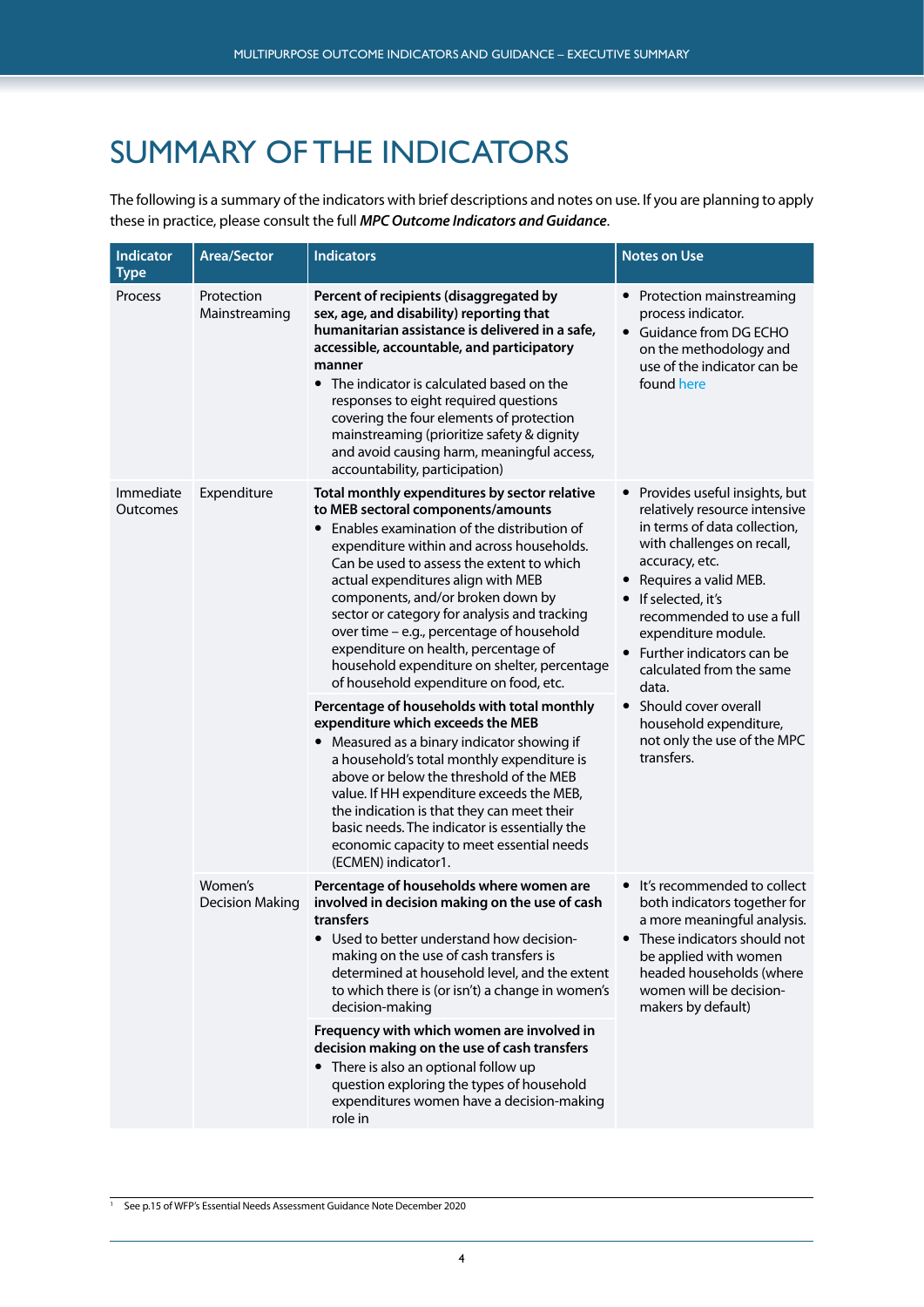| Medium<br>Term<br>Outcomes | <b>Basic Needs</b>                        | Percentage of households who report being<br>able to meet their basic needs as they define<br>and prioritize them (plus follow-up questions)<br>• Uses a standardized scale of quantified<br>responses (all/most/half/some/none) based<br>on respondent's own evaluation of their<br>ability to meet their basic needs.<br>• Uses multiple choice follow-up questions<br>to identify unmet needs, the reasons for the<br>needs being unmet, and better understand<br>the impact of MPC on household spending.<br>Percentage of households who report being<br>able to meet specific basic needs by category<br>• Uses a standardized scale of quantified<br>responses (all/most/half/some/none) based<br>on respondent's own evaluation of their ability<br>to meet their basic needs, on a need-by-need<br>basis. Also includes questions on the reasons<br>needs aren't being met, where applicable. | Includes two choices of<br>$\bullet$<br>recommended approaches,<br>to be chosen based<br>on which best fits your<br>monitoring requirements.<br>Both options include the<br>same core overall basic<br>needs indicator.<br>• Option 1 includes several<br>follow-up questions.<br>• Option 2 includes the<br>additional indicator on<br>specific basic needs.<br>• Guidance includes example<br>questionnaires |  |  |
|----------------------------|-------------------------------------------|--------------------------------------------------------------------------------------------------------------------------------------------------------------------------------------------------------------------------------------------------------------------------------------------------------------------------------------------------------------------------------------------------------------------------------------------------------------------------------------------------------------------------------------------------------------------------------------------------------------------------------------------------------------------------------------------------------------------------------------------------------------------------------------------------------------------------------------------------------------------------------------------------------|----------------------------------------------------------------------------------------------------------------------------------------------------------------------------------------------------------------------------------------------------------------------------------------------------------------------------------------------------------------------------------------------------------------|--|--|
|                            | Livelihoods<br>Coping<br>Strategies (LCS) | Percentage of households applying Livelihood<br><b>Coping Strategies (LCS) to meet essential</b><br>needs, by severity (no use, Stress, Crisis,<br>Emergency)<br>The LCS for essential needs indicator identifies<br>the coping strategies adopted by households<br>to meet their essential needs and classifies<br>households according to the most severe<br>coping strategies applied. It is derived from a<br>series of questions regarding the households'<br>experiences with livelihood stress and asset<br>depletion to cope with food shortages.                                                                                                                                                                                                                                                                                                                                              | Used to understand<br>$\bullet$<br>medium and longer-<br>term coping capacity of<br>households<br>The indicator and guidance<br>$\bullet$<br>notes are adapted from<br><b>WFP's VAM Resource</b><br><b>Centre and Essential Needs</b><br><b>Assessment Guidance Note</b>                                                                                                                                       |  |  |
|                            | <b>Sector Specific Indicators</b>         |                                                                                                                                                                                                                                                                                                                                                                                                                                                                                                                                                                                                                                                                                                                                                                                                                                                                                                        |                                                                                                                                                                                                                                                                                                                                                                                                                |  |  |
|                            | <b>Child Protection</b><br>(CP)           | Percentage of households where at least one<br>child in the household is engaged in child<br>labour [due to financial vulnerability]                                                                                                                                                                                                                                                                                                                                                                                                                                                                                                                                                                                                                                                                                                                                                                   | • To affect CP outcomes, MPC<br>transfer values and duration<br>must be sufficient to                                                                                                                                                                                                                                                                                                                          |  |  |
|                            |                                           | Percentage of households reporting child<br>separation from caregiver (including because<br>of work-related migration) [due to financial<br>vulnerability]                                                                                                                                                                                                                                                                                                                                                                                                                                                                                                                                                                                                                                                                                                                                             | address the financial drivers<br>of the CP risks.<br>• Disaggregate monitoring<br>data relating to CP risks.                                                                                                                                                                                                                                                                                                   |  |  |
|                            |                                           | Percentage of households reporting child<br>marriage during the duration of receiving<br>MPC (disaggregated by gender and prior to<br>age 18, and prior to age 15), [due to financial<br>vulnerability]                                                                                                                                                                                                                                                                                                                                                                                                                                                                                                                                                                                                                                                                                                |                                                                                                                                                                                                                                                                                                                                                                                                                |  |  |
|                            | Education                                 | Percentage of school age children enrolled in<br>education                                                                                                                                                                                                                                                                                                                                                                                                                                                                                                                                                                                                                                                                                                                                                                                                                                             | • MPC can contribute to<br>education outcomes by                                                                                                                                                                                                                                                                                                                                                               |  |  |
|                            |                                           | Percentage of school age children who attend<br>education over a specific time frame                                                                                                                                                                                                                                                                                                                                                                                                                                                                                                                                                                                                                                                                                                                                                                                                                   | addressing short term<br>financial barriers, but not<br>systemic supply side issues.                                                                                                                                                                                                                                                                                                                           |  |  |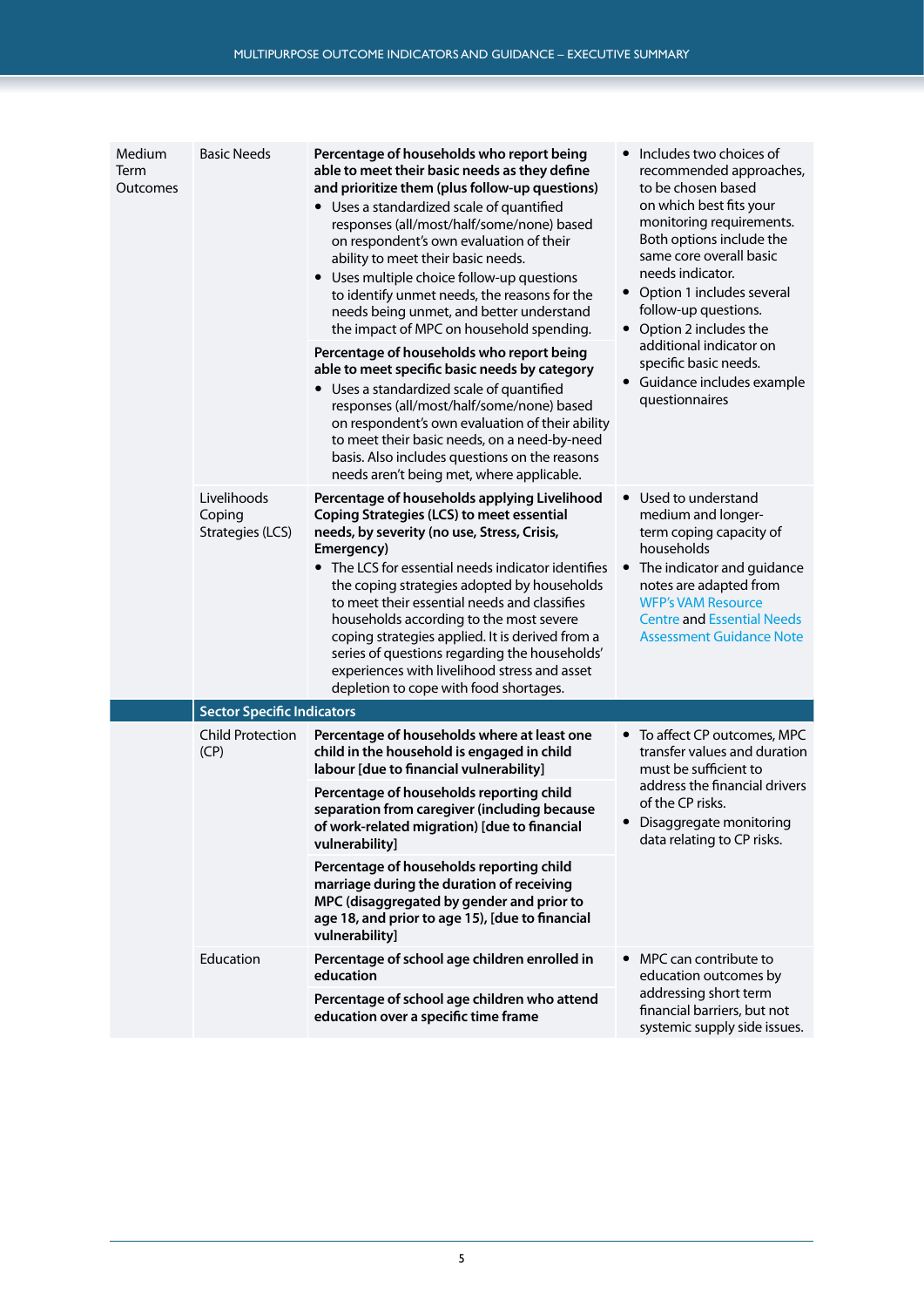| Medium<br>Term<br>Outcomes | <b>Food Security</b>       | Percentage of households by Food<br><b>Consumption Score (FCS) phase (Poor,</b><br><b>Borderline, and Acceptable)</b><br>Percentage of beneficiaries who have<br>improved their average reduced Coping<br>Strategy Index (rCSI)<br>OR<br>• Mean and median rCSI<br>Percentage of households with moderate and<br>severe Household Hunger Scale (HHS) scores | MPC always/almost always<br>expected to contribute to<br>food security outcomes.<br>• Use more than one<br>indicator where possible,<br>as they measure<br>complementary aspects<br>(e.g., food quality, food<br>quantity)<br>• rCSI may be better suited<br>for sudden-onset events<br>• HHS is only appropriate<br>for areas with high food<br>insecurity            |
|----------------------------|----------------------------|-------------------------------------------------------------------------------------------------------------------------------------------------------------------------------------------------------------------------------------------------------------------------------------------------------------------------------------------------------------|------------------------------------------------------------------------------------------------------------------------------------------------------------------------------------------------------------------------------------------------------------------------------------------------------------------------------------------------------------------------|
|                            | Health                     | Percent of households that delayed or did not<br>seek care when having a medical, or health<br>issue for which they needed to use a health<br>service due to financial barriers                                                                                                                                                                             | MPC should contribute to<br>$\bullet$<br>health outcomes only when<br>complementary to health-<br>specific interventions                                                                                                                                                                                                                                               |
|                            |                            | Percent of households with catastrophic health<br>expenditures                                                                                                                                                                                                                                                                                              | • Indicator on catastrophic<br>expenditures can be<br>collected as part of the<br>expenditure module                                                                                                                                                                                                                                                                   |
|                            | <b>NFIs</b>                | Percentage of households that report having<br>minimum household items that allow all the<br>following: comfortable sleeping, water and<br>food storage, food preparation, cooking,<br>eating, lighting, and clothing                                                                                                                                       | • It is anticipated that MPC<br>can contribute to this<br>outcome whenever MPC is<br>used.<br>Perception based indicator.<br>$\bullet$<br>Quality of items may<br>require follow-up.                                                                                                                                                                                   |
|                            | Nutrition                  | <b>Household Dietary Diversity Score (HDDS)</b>                                                                                                                                                                                                                                                                                                             | MPC can contribute<br>to improved child and<br>maternal nutrition<br>outcomes when combined<br>with nutrition-specific<br>interventions.<br>If MPC is delivered without<br>$\bullet$<br>complementary nutrition-<br>specific interventions.<br>it may contribute to<br>improved child and<br>maternal nutrition if the<br>main barriers are economic<br>(demand side). |
|                            |                            | Minimum Dietary Diversity for Women (MDD-W):<br>Percentage of women aged 49-15 years who<br>consumed foods from 5 or more food groups<br>the previous day.                                                                                                                                                                                                  |                                                                                                                                                                                                                                                                                                                                                                        |
|                            |                            | Minimum Dietary Diversity for Children 23-6<br>Months (MDD-Ch): Percentage of children<br>23-6 months of age who consumed foods<br>and beverages from at least five out of eight<br>defined food groups during the previous day<br>(target is at least 5 out of 8 food categories)                                                                          |                                                                                                                                                                                                                                                                                                                                                                        |
|                            | Shelter and<br>Settlements | Percentage of households that report living in<br>a shelter that has all the following: adequate<br>space, feels safe, feels private and protected<br>from the weather.                                                                                                                                                                                     | MPC alone will not<br>$\bullet$<br>guarantee people have<br>adequate shelter but<br>can contribute to shelter<br>outcomes by addressing<br>some of the financial<br>barriers.<br>Indicators are based on<br>$\bullet$<br>recipient perceptions and<br>cannot be used to confirm<br>that technical standards are<br>met.                                                |
|                            |                            | Percentage of households that report pressure<br>to leave their shelter for financial reasons                                                                                                                                                                                                                                                               |                                                                                                                                                                                                                                                                                                                                                                        |
|                            |                            | Percentage of households that report that their<br>shelter feels warm enough at night                                                                                                                                                                                                                                                                       |                                                                                                                                                                                                                                                                                                                                                                        |